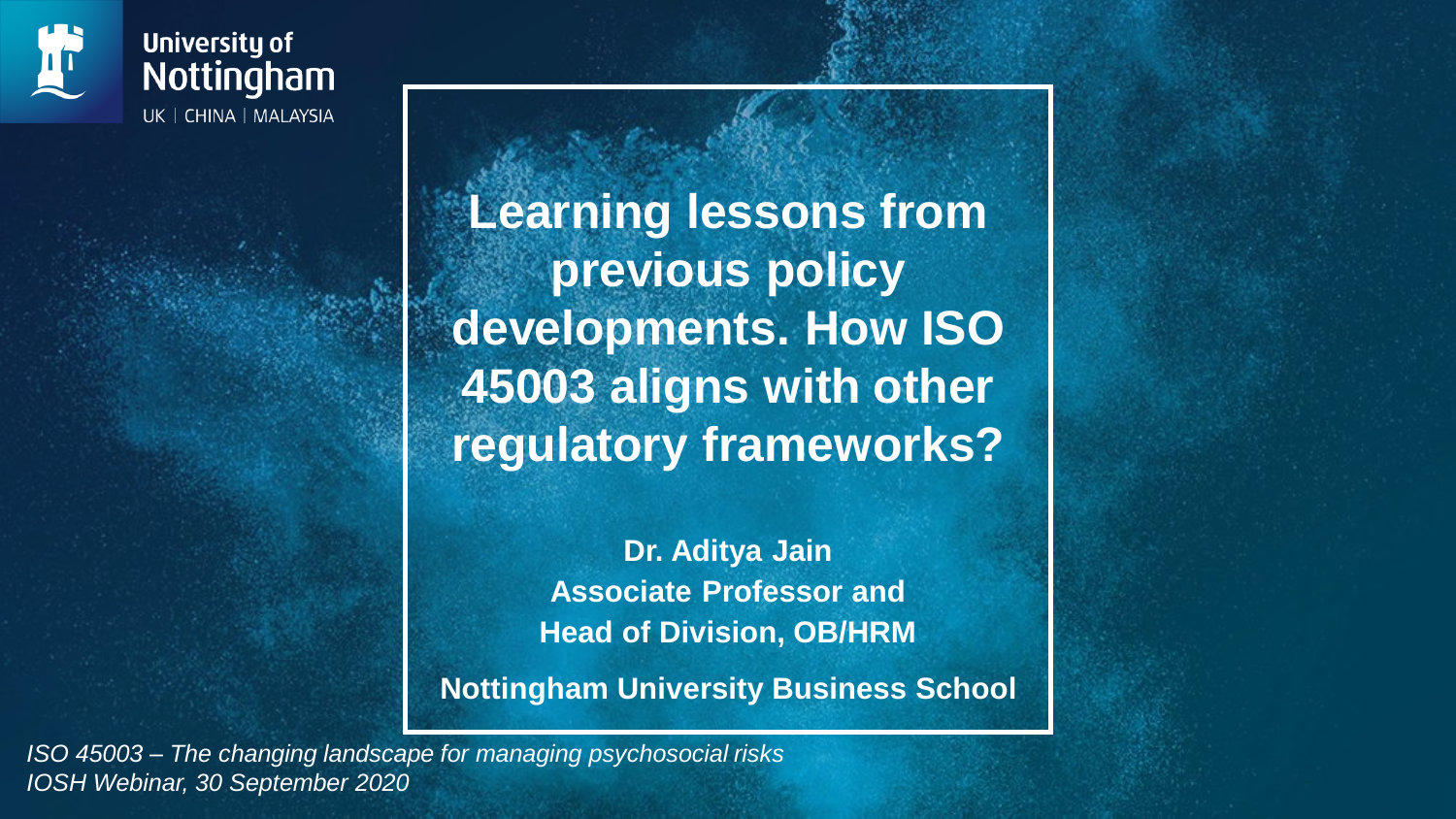

- Context The psychosocial work environment
- Interventions to manage psychosocial risks
- Policy interventions for psychosocial risk management
- Role of standards
- Benefits of 45003 for organizations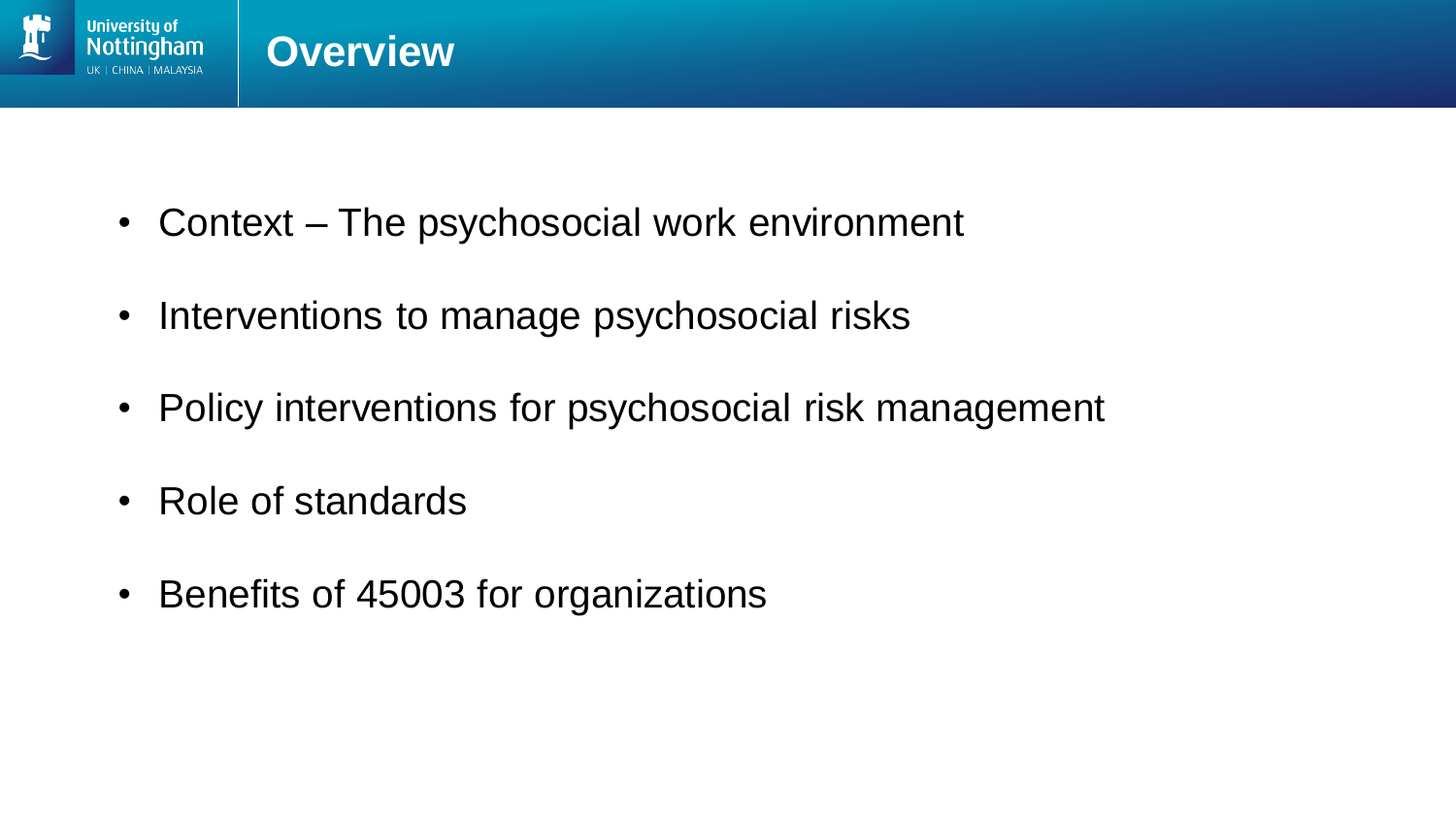

**Universitu of** 

- The psychosocial work environment concerns psychological and social dimensions of the work environment relevant to aspects of work organization, design and management, and interpersonal relationships
- Increased focus is the result of accumulating evidence on negative outcomes of poor management of the psychosocial work environment in terms of potential harm to employee health, safety and well-being, and poor organizational performance with associated negative societal impacts
- For many years focus has been on work-related stress, depression and mental illhealth as key outcome – or wrongly, even synonymous to the psychosocial risk concept
- Confusion among policy makers, practitioners, social partners, even researchers!
- The positive evidence upside of managing psychosocial risks has been overlooked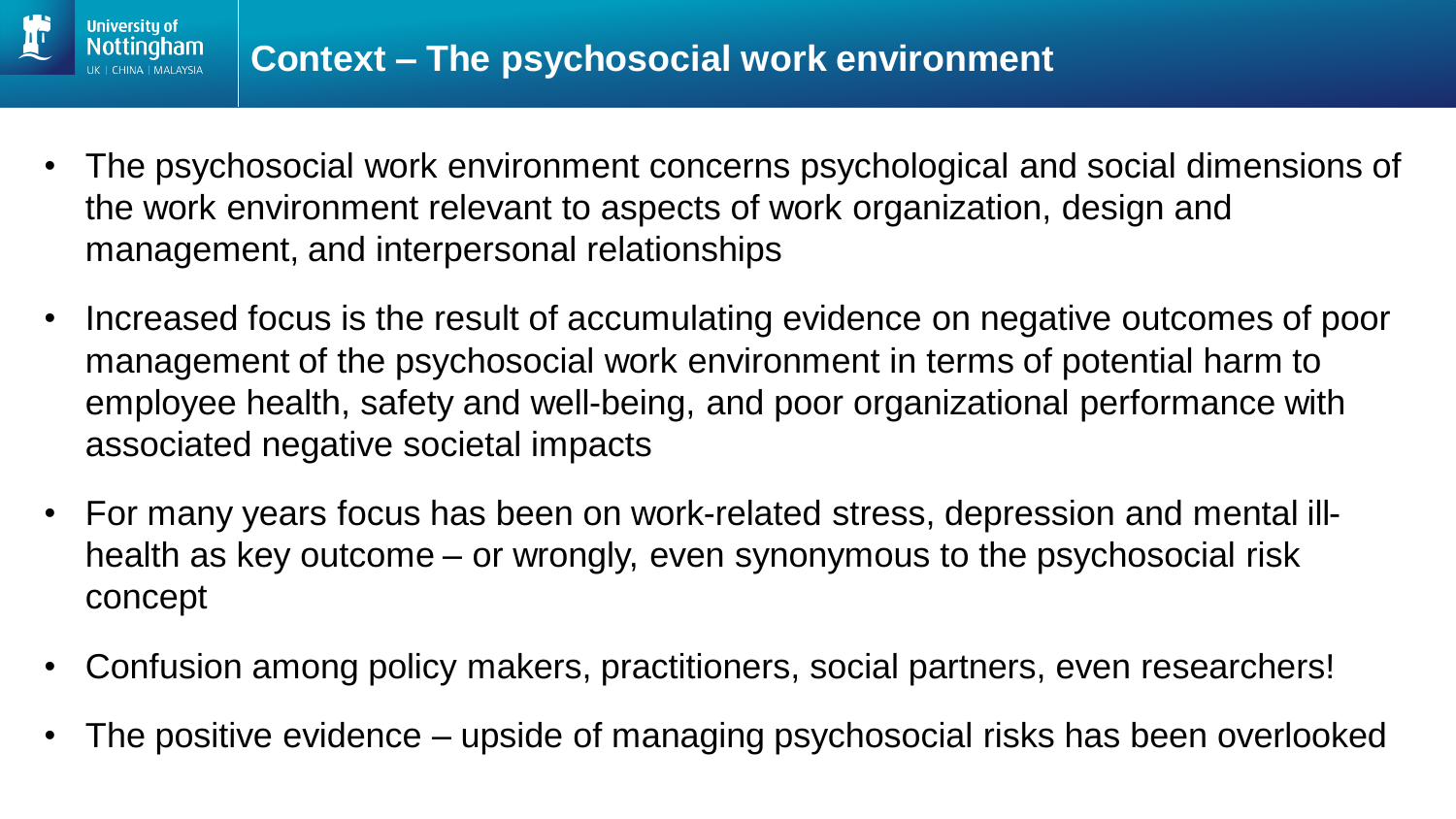

- Provides guidance with respect to managing psychosocial risk within an occupational health and safety (OH&S) management system to enable organizations to **prevent work-related injury and ill health of their workers and other interested parties, and to promote well-being and engagement**. It is applicable to organizations of all sizes and in all sectors for the development, implementation, maintenance and continual improvement of safe and healthy workplaces.
- Psychosocial Risk: combination of the likelihood of occurrence of workrelated hazard(s) of a psychosocial nature and the severity of injury and illhealth that can be directly associated with these hazards. Hazards of a psychosocial nature can include aspects of work tasks, work organization, management, work environment and organizational conditions that have the potential for psychological and physical harm.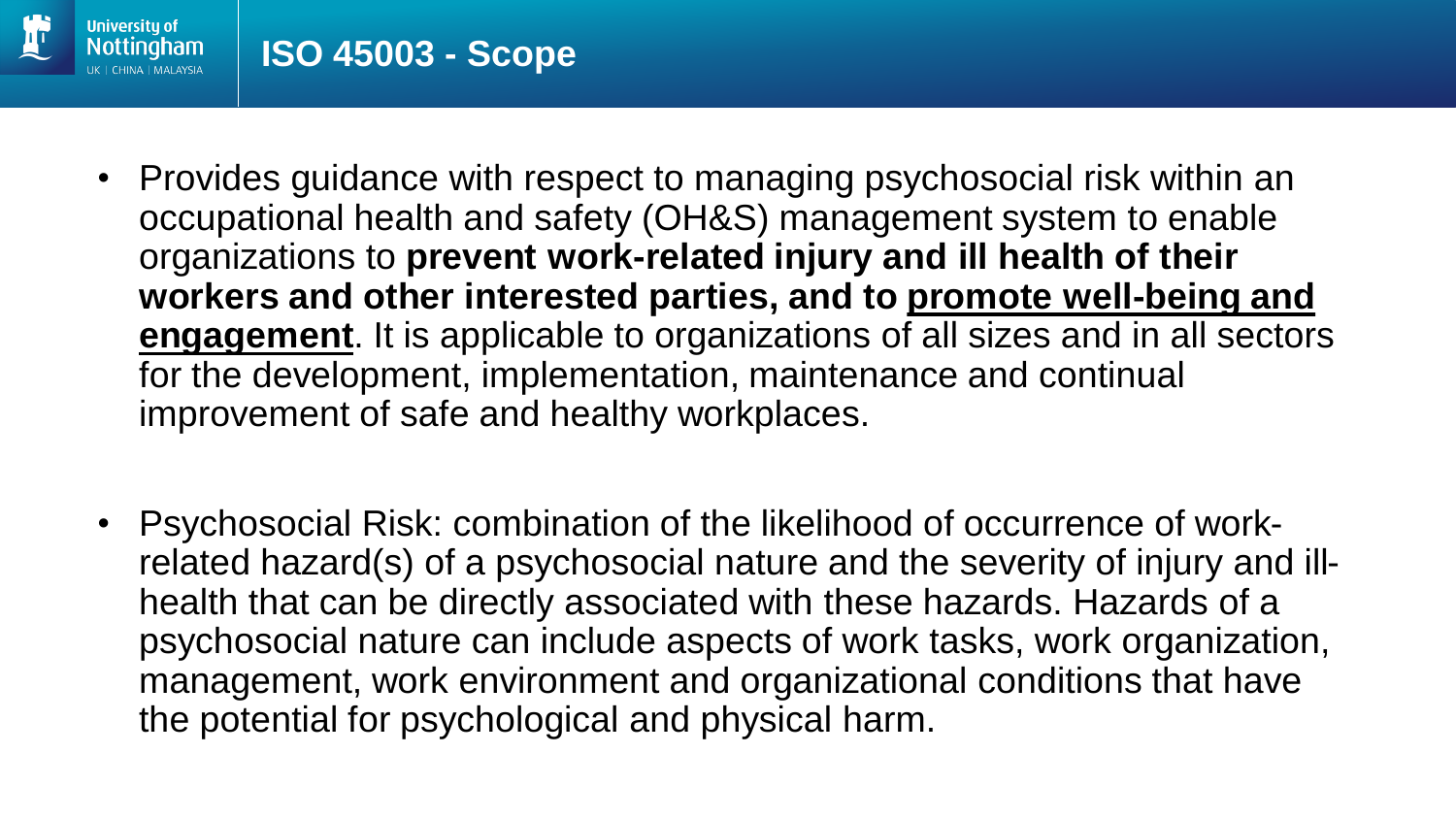

#### **Well-being at work**

Worker well-being is an *integrative* concept that characterizes quality of life with respect to an individual's health and *workrelated environmental***,** *organizational*, and *psychosocial* factors.

It is the experience of *positive perceptions*  and the presence of *constructive conditions* at *work* and in *other areas of life* that enables workers to thrive and achieve their full potential.



Chari, R., Chang, C. C., Sauter, S. L., Sayers, E. L. P., Cerully, J. L., Schulte, P., ... & Uscher-Pines, L. (2018). Expanding the paradigm of occupational safety and health: a new framework for worker well-being. *Journal of Occupational and Environmental Medicine*, *60*(7), 589-593.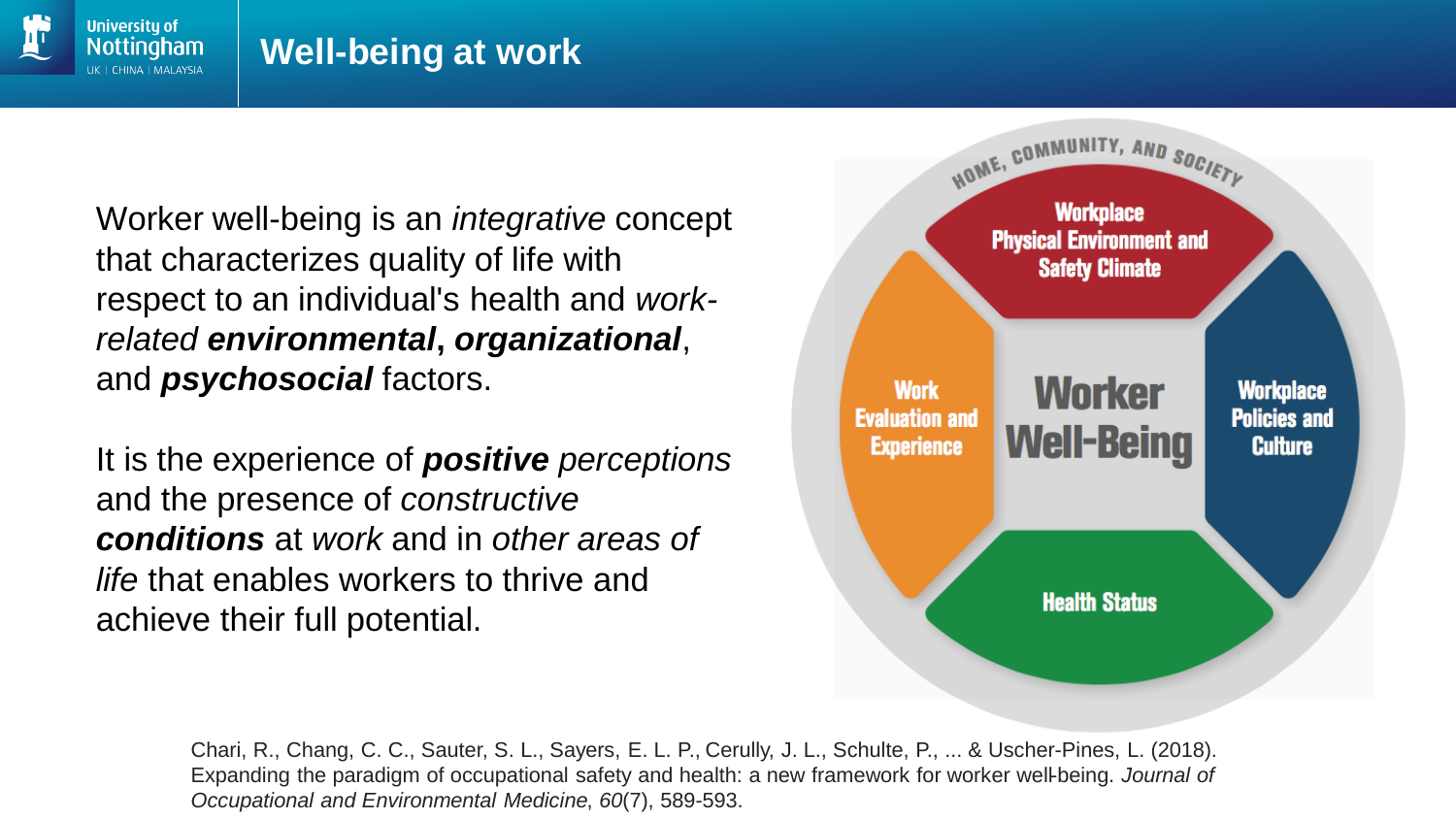

### **Interventions to manage psychosocial risks**

|                                  | <b>Primary</b>                                                                                                                                       | <b>Secondary</b>                                                          | <b>Tertiary</b>                                                                                  |
|----------------------------------|------------------------------------------------------------------------------------------------------------------------------------------------------|---------------------------------------------------------------------------|--------------------------------------------------------------------------------------------------|
| Legislative/<br>policy           | Health and safety laws,<br>employment law, legislation to<br>prohibit bullying, harassment,<br>discrimination.                                       | <b>Worker compensation</b>                                                | Social security<br>disability programmes                                                         |
| <b>Employer/</b><br>organisation | <b>Anti-bullying Policies</b><br><b>Codes of Conduct</b><br>Development of organizational<br>culture<br>Management training<br>Organizational survey | Handling procedures<br>Return to work<br>programmes                       | Corporate agreements and<br>programmes of after-care<br>Company provided<br>long-term disability |
| <b>Job/Task</b>                  | Job/task redesign<br><b>Risk analysis</b>                                                                                                            | <b>Staff surveys</b><br><b>Training Conflict</b><br>resolution; Mediation | Group recovery programmes                                                                        |
| Individual/job<br>interface      | Training (e.g. assertiveness<br>training), Health promotion<br>programmes                                                                            | Social support,<br>Counselling                                            | Therapy,<br>Employee assistance<br>programmes                                                    |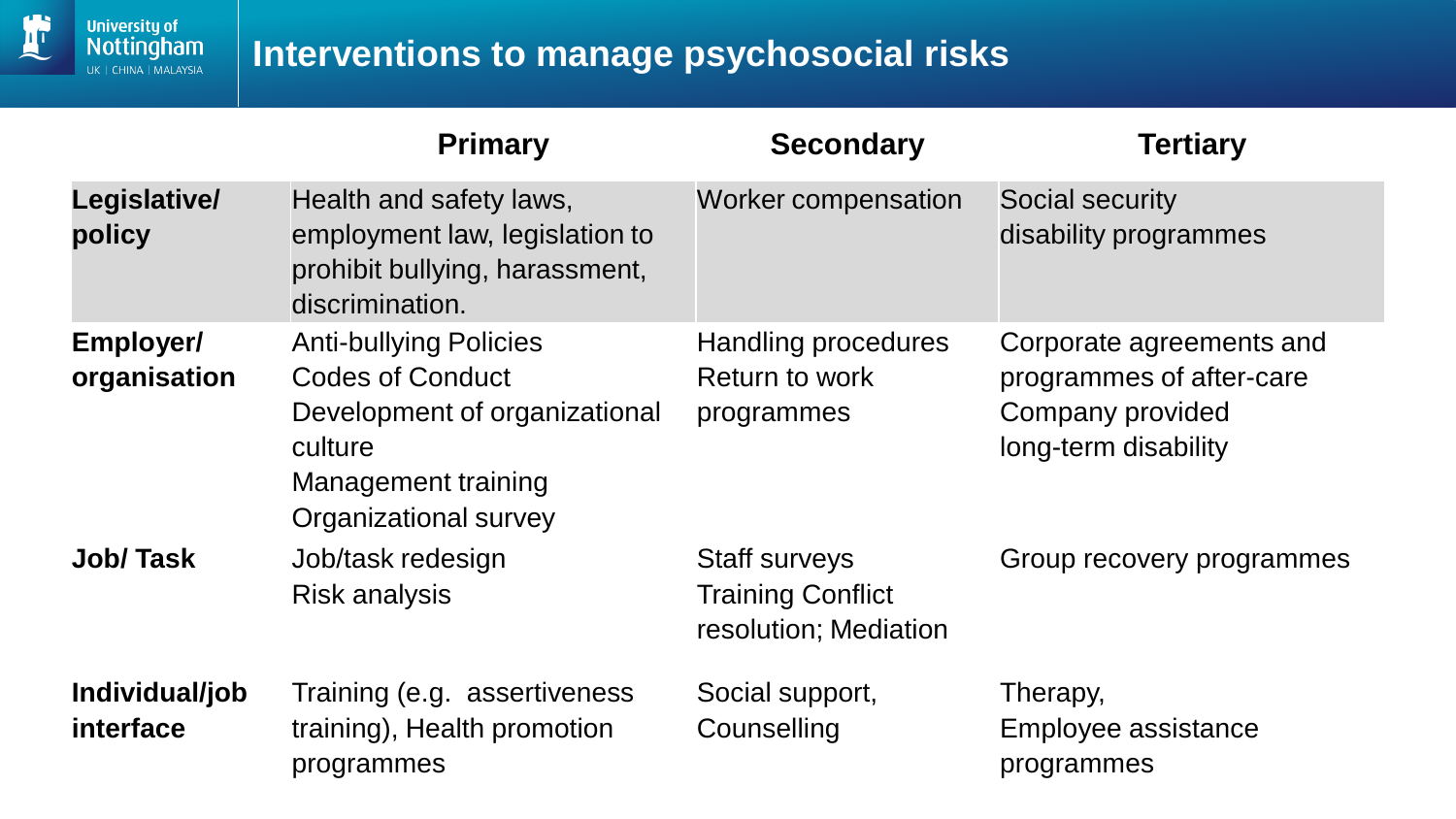

- Several approaches implemented to make employers engage in psychosocial risk management: regulatory approaches, and voluntary approaches in the form of standards, guidance, and specific tools and methods
- Legally binding ('hard law') instruments
	- ILO Conventions on workers health
	- EU Directives (e.g. Directive 89/391/EEC the European Framework Directive on Safety and Health at Work)
	- National legislation

**University of** Nottingham IK | CHINA | MAI AYSIA

- Voluntary ('soft law') instruments
	- Guidance ILO(1986, 2012) WHO (2003, 2007, 2008)
	- Standards (ISO 45003, CAN/CSA Z1003, PAS1010)
	- European Social Dialogue Agreements (e.g. Work-related stress 2004, Harassment and Violence at Work 2007)
	- Sustainability initiatives (e.g. Sustainable development goals (SDGs), European Commission Green Paper on CSR 2001)
	- National policy initiatives, (e.g. Health Covenants in Netherlands, HSE Management Standards for Work-Related Stress in UK)



<https://osha.europa.eu/en/legislation/guidelines/interpretative-document-implementation-council-directive-89391eec-relation>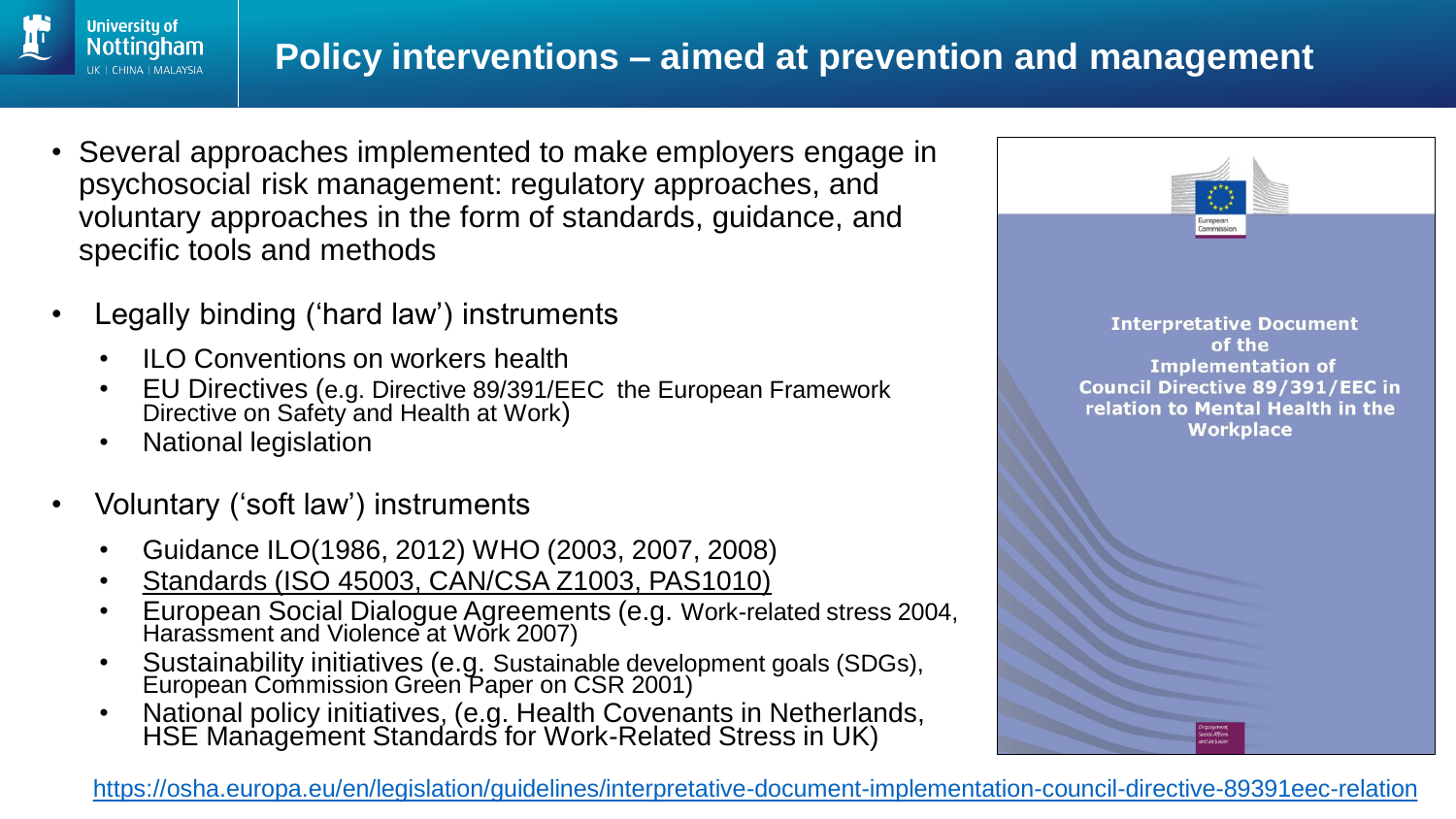| <b>Hard Law Instruments</b><br>(Total 34)                                                                                                                                                                    | <b>Mental health</b><br>in the<br>workplace<br>referred to in<br>the objectives/<br>scope of the<br>policy | Coverage of<br>exposure<br>factors in<br>relation to<br>mental health<br>in the<br>workplace | Coverage of<br>mental health<br>problems/<br>disorders at<br>work and<br>related<br>outcomes | Coverage of risk<br>assessment<br>aspects in<br>relation to mental relation to mental<br>health in the<br>workplace | Coverage of<br>preventive<br>actions in<br>health in the<br>workplace | Overall<br>(max. 25) |
|--------------------------------------------------------------------------------------------------------------------------------------------------------------------------------------------------------------|------------------------------------------------------------------------------------------------------------|----------------------------------------------------------------------------------------------|----------------------------------------------------------------------------------------------|---------------------------------------------------------------------------------------------------------------------|-----------------------------------------------------------------------|----------------------|
| 1. Directive 89/391/EEC the European Framework Directive on Safety<br>and Health at Work                                                                                                                     | 2                                                                                                          | 3                                                                                            | $\overline{0}$                                                                               | $\overline{4}$                                                                                                      | 4                                                                     | 13                   |
| 2. Directive 2010/32/EU implementing the Framework Agreement on<br>prevention from sharp injuries in the hospital and healthcare sector<br>concluded by HOSPEEM and EPSU                                     | $\mathbf 0$                                                                                                | 5                                                                                            | $\overline{1}$                                                                               | $5\phantom{.0}$                                                                                                     | $\overline{2}$                                                        | 13                   |
| 3. Directive 2003/88/EC concerning certain aspects of the organisation<br>of working time (consolidates and repeals Directive 93/104/EC)                                                                     | $\overline{1}$                                                                                             | 3                                                                                            | 2                                                                                            | 3                                                                                                                   | 3                                                                     | 12                   |
| 4. Directive 90/270/EEC on the minimum safety and health requirements<br>for work with display screen equipment (fifth individual Directive within<br>the meaning of Article 16 (1) of Directive 89/391/EEC) | $\mathbf{3}$                                                                                               | 3                                                                                            | $\overline{0}$                                                                               | $\mathbf{3}$                                                                                                        | 2                                                                     | 11                   |
| 5. Directive 92/85/EC on pregnant workers, women who have recently<br>given birth or are breast-feeding                                                                                                      | $\mathbf{3}$                                                                                               | $\overline{3}$                                                                               | $\overline{0}$                                                                               | $\mathbf{3}$                                                                                                        | -1                                                                    | 10                   |
| 6. Directive 94/33/EC on the protection of young people at work                                                                                                                                              | $\mathbf{3}$                                                                                               | $\overline{2}$                                                                               | $\overline{0}$                                                                               | $\overline{2}$                                                                                                      | $\mathbf{1}$                                                          | 8                    |
| 7. C155 Occupational Safety and Health Convention (ILO), 1981                                                                                                                                                | $\mathbf{3}$                                                                                               | $\overline{2}$                                                                               | $\overline{0}$                                                                               | $\overline{1}$                                                                                                      | $\mathbf{1}$                                                          | $\overline{7}$       |
| 8. Directive 2000/78/EC establishing a general framework for equal<br>treatment in employment and occupation                                                                                                 | $\mathbf 0$                                                                                                | $\overline{2}$                                                                               | $\overline{0}$                                                                               | 2                                                                                                                   | 3                                                                     | $\overline{7}$       |
| 9. C 183 Maternity Protection Convention (ILO), 2000                                                                                                                                                         | $\mathbf 0$                                                                                                | $\overline{2}$                                                                               | $\overline{0}$                                                                               | $\overline{2}$                                                                                                      | 3                                                                     | $\overline{7}$       |
| 10. Directive 2006/54/EC on the implementation of the principle of equal<br>opportunities and equal treatment of men and women in matters of<br>employment and occupation                                    | $\overline{0}$                                                                                             | $\overline{2}$                                                                               | $\overline{0}$                                                                               | 2                                                                                                                   | 3                                                                     | $\overline{7}$       |

C190 Violence and Harassment Convention (ILO), 2019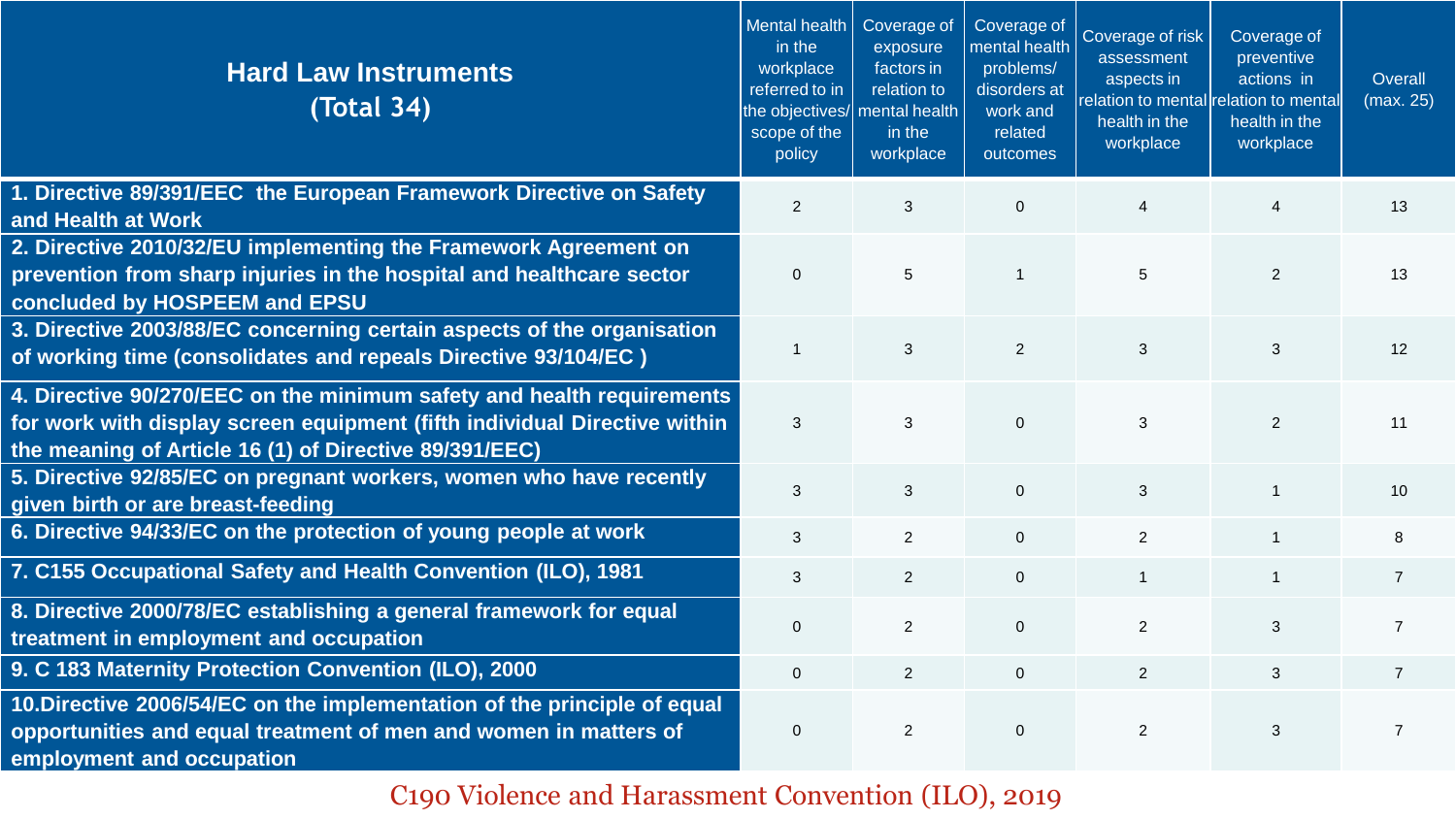| <b>Soft Law Initiatives</b><br><b>(Total 58)</b>                                                                                                                              | Mental health<br>in the<br>workplace<br>referred to in<br>and scope of<br>the policy | <b>Coverage of</b><br>exposure<br>factors in<br>relation to<br>the objectives mental health<br>in the<br>workplace | <b>Coverage of</b><br>mental health<br>problems at<br>work and<br>related<br>outcomes | <b>Coverage of risk</b><br>assessment<br>aspects in<br>relation to mental relation to mental<br>health in the<br>workplace | <b>Coverage of</b><br>preventive<br>actions in<br>health in the<br>workplace | <b>Overall</b><br>(max. 25) |
|-------------------------------------------------------------------------------------------------------------------------------------------------------------------------------|--------------------------------------------------------------------------------------|--------------------------------------------------------------------------------------------------------------------|---------------------------------------------------------------------------------------|----------------------------------------------------------------------------------------------------------------------------|------------------------------------------------------------------------------|-----------------------------|
| 1. Guidance: EC, 1999 Guidance on work-related stress - Spice of life<br>or kiss of death?                                                                                    | $\overline{4}$                                                                       | 5                                                                                                                  | 5                                                                                     | 5                                                                                                                          | 5                                                                            | 24                          |
| 2. Guidance: EU-OSHA, 2002 How to Tackle Psychosocial Issues and<br><b>Reduce Work-Related Stress</b>                                                                         | $\overline{4}$                                                                       | 5                                                                                                                  | $5\overline{)}$                                                                       | 5                                                                                                                          | 5                                                                            | 24                          |
| 3. Guidance: WHO, 2008 PRIMA-EF: Guidance on the European<br><b>Framework for Psychosocial Risk Management: A Resource for</b><br><b>Employers and Worker Representatives</b> | $\overline{4}$                                                                       | $5\phantom{1}$                                                                                                     | $5\phantom{.0}$                                                                       | $5\phantom{.0}$                                                                                                            | 5                                                                            | 24                          |
| 4. Guidance: ILO, 1986 Psychosocial factors at work: Recognition and<br>control                                                                                               | $\overline{\mathcal{A}}$                                                             | 5                                                                                                                  | $5\overline{)}$                                                                       | 5                                                                                                                          | $5\overline{)}$                                                              | 24                          |
| 5. Guidance: ILO, 2012 SOLVE approach                                                                                                                                         | 4                                                                                    | 5                                                                                                                  | 5                                                                                     | 5                                                                                                                          | 5                                                                            | 24                          |
| 6. Guidance: WHO, 2003 Work Organization and Stress                                                                                                                           | $\overline{4}$                                                                       | 5                                                                                                                  | $5\overline{)}$                                                                       | $\overline{4}$                                                                                                             | $5\phantom{.0}$                                                              | 23                          |
| 7. WHO Healthy Workplaces Framework, 2010 Healthy workplaces: a<br>model for action: for employers, workers, policymakers and<br>practitioners                                | 4                                                                                    | 5                                                                                                                  | $\overline{4}$                                                                        | $\overline{4}$                                                                                                             | 5                                                                            | 22                          |
| 8. WHO Mental health declaration for Europe, 2005 and Mental Health<br><b>Action Plan for Europe</b>                                                                          | 5                                                                                    | $\overline{4}$                                                                                                     | $\overline{4}$                                                                        | $\boldsymbol{\Delta}$                                                                                                      | $\overline{4}$                                                               | 21                          |
| 9. Guidance: ILO, 2012 Stress Prevention at Work Checkpoints -<br>Practical improvements for stress prevention in the workplace                                               | $\overline{4}$                                                                       | 5                                                                                                                  | $\overline{4}$                                                                        | $\overline{4}$                                                                                                             | $\overline{4}$                                                               | 21                          |
| 10. EU High-level Conference, Brussels, 2010 - Investing into wellbeing<br>at work: Managing psychosocial risks in times of change                                            | 4                                                                                    | 5                                                                                                                  | $\mathfrak{S}$                                                                        | $\overline{4}$                                                                                                             | $\overline{4}$                                                               | 20                          |

Leka, S., Jain, A., Iavicoli, S., and Di Tecco, C. (2015). An evaluation of the policy context on psychosocial risks and mental health in the workplace in the European Union: Achievements, challenges and the future. Biomed Research International: <https://www.hindawi.com/journals/bmri/2015/213089/>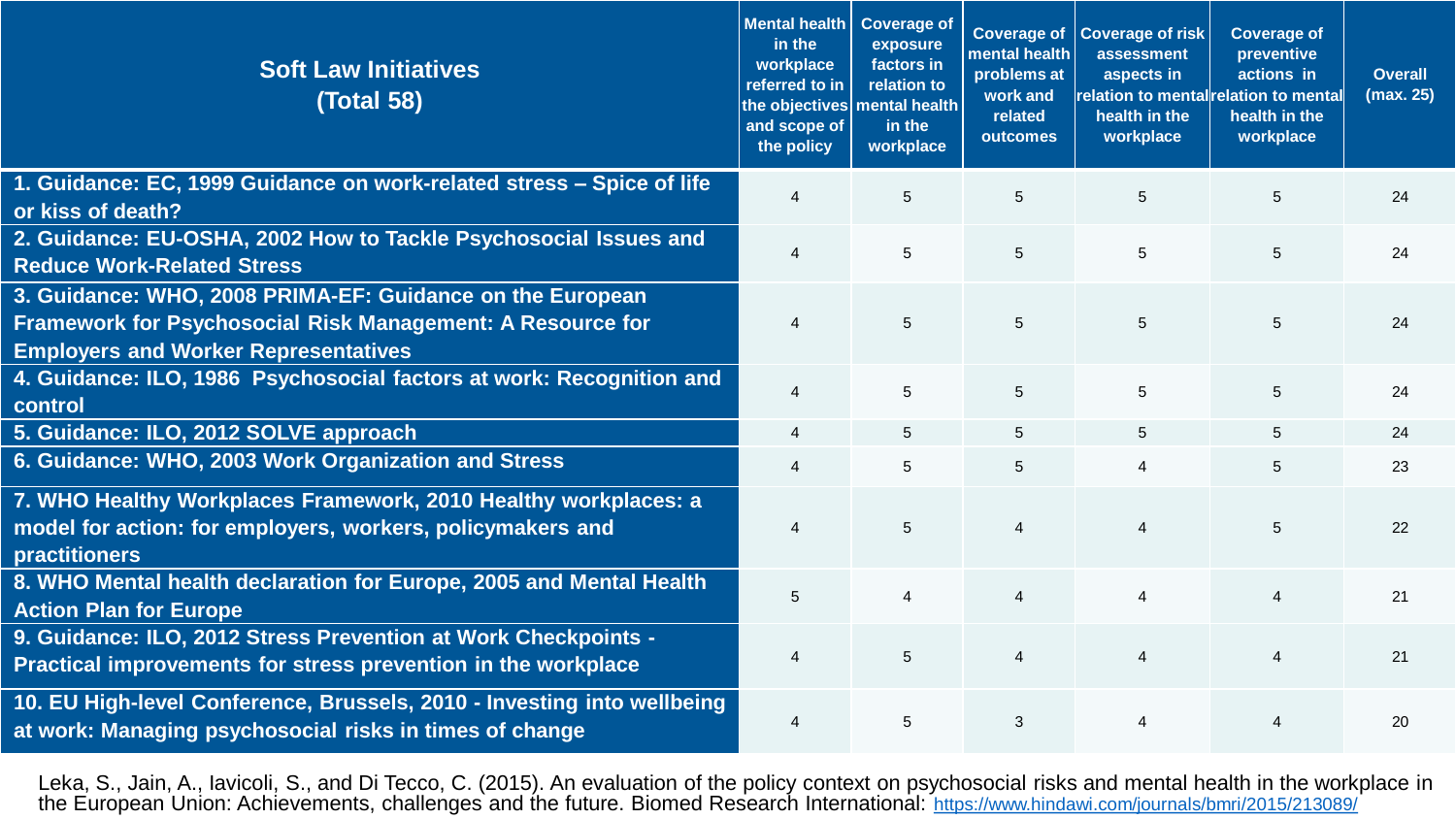



As challenges in enforcing legislative requirements increase, due to issues of resources, creative compliance, lobbying for changes, blatant disregard for legislation, and less success in developing countries, responsible business practices, and **use of voluntary standards** are expected to continue to play a more important role for achieving higher standards of practice.

Adapted from Nordestgaard and Kirton-Darling, 2004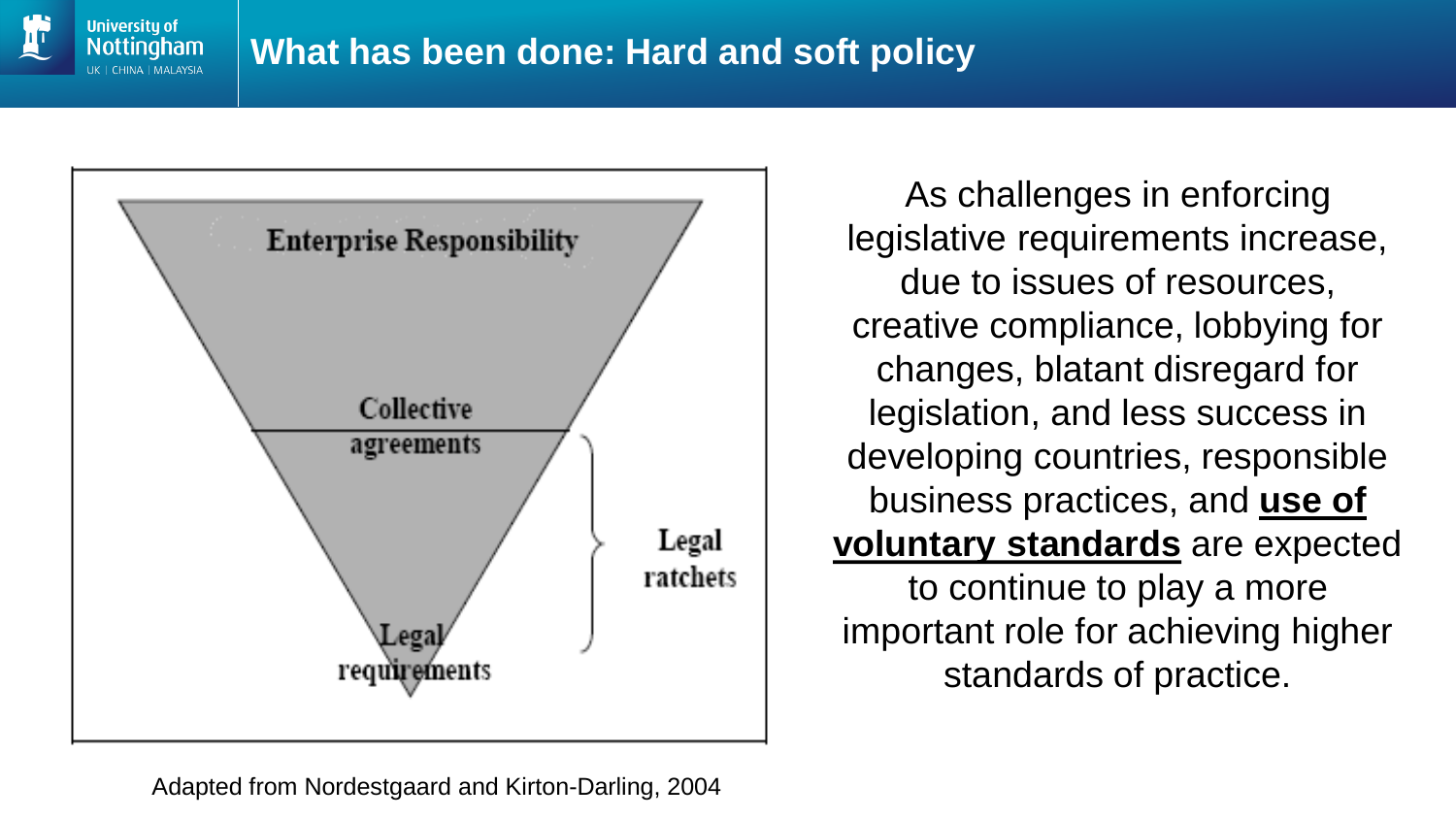#### PAS 1010 2011

**University of** Nottingham IK | CHINA | MAI AYSIA

Guidance on the management of psychosocial risks in the workplace



## Launch of two standards at national level

- British Standards Institution in 2011: first national guidance standard on the management of psychosocial risks in the workplace (BSI, 2011)
- National standard on psychological health and safety in the workplace in Canada in 2013 (BNQ, CSA Group and MHCC, 2013): the first standard that is auditable in this area

### Both are input texts for ISO 45003





CAN/CSA-Z1003-13/BNQ 9700-803/2013 National Standard of Canada

#### Psychological health and safety in the workplace -

Prevention, promotion, and guidance to staged implementation

Disponible en français Santé et sécurité psychologiques en milieu de travail -Prévention, promotion et lignes directrices pour une mise en œuvre par étapes

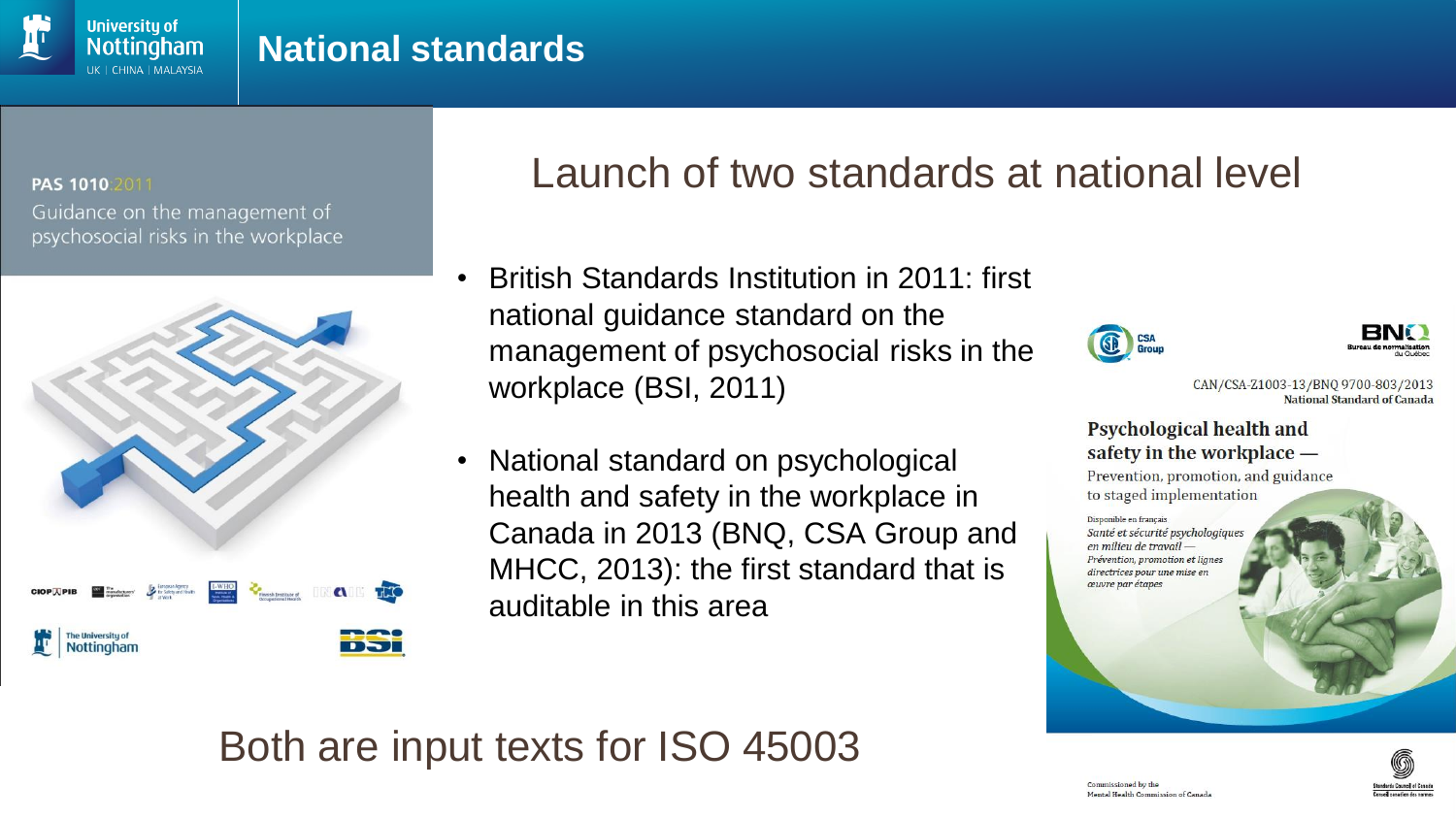

- While national standards and toolkits have been developed in recent years, ISO 45003 will be the first international standard dealing with psychological health and safety in the workplace, providing guidelines to manage psychosocial risk.
- The credibility of a global standard will encourage more organizations to address this important issue enabling them to meet legal obligations and promote organizational sustainability.
- ISO 45003 will provide guidance to organizations on:
	- How to identify the conditions, circumstances and workplace demands that have the potential to impair the psychological health and wellbeing of employees;
	- How to identify primary risk factors and assess them to determine what changes are required to improve the working environment; and
	- How to identify and control work-related hazards and manage psychosocial risk within an occupational health and safety (OH&S) management system.